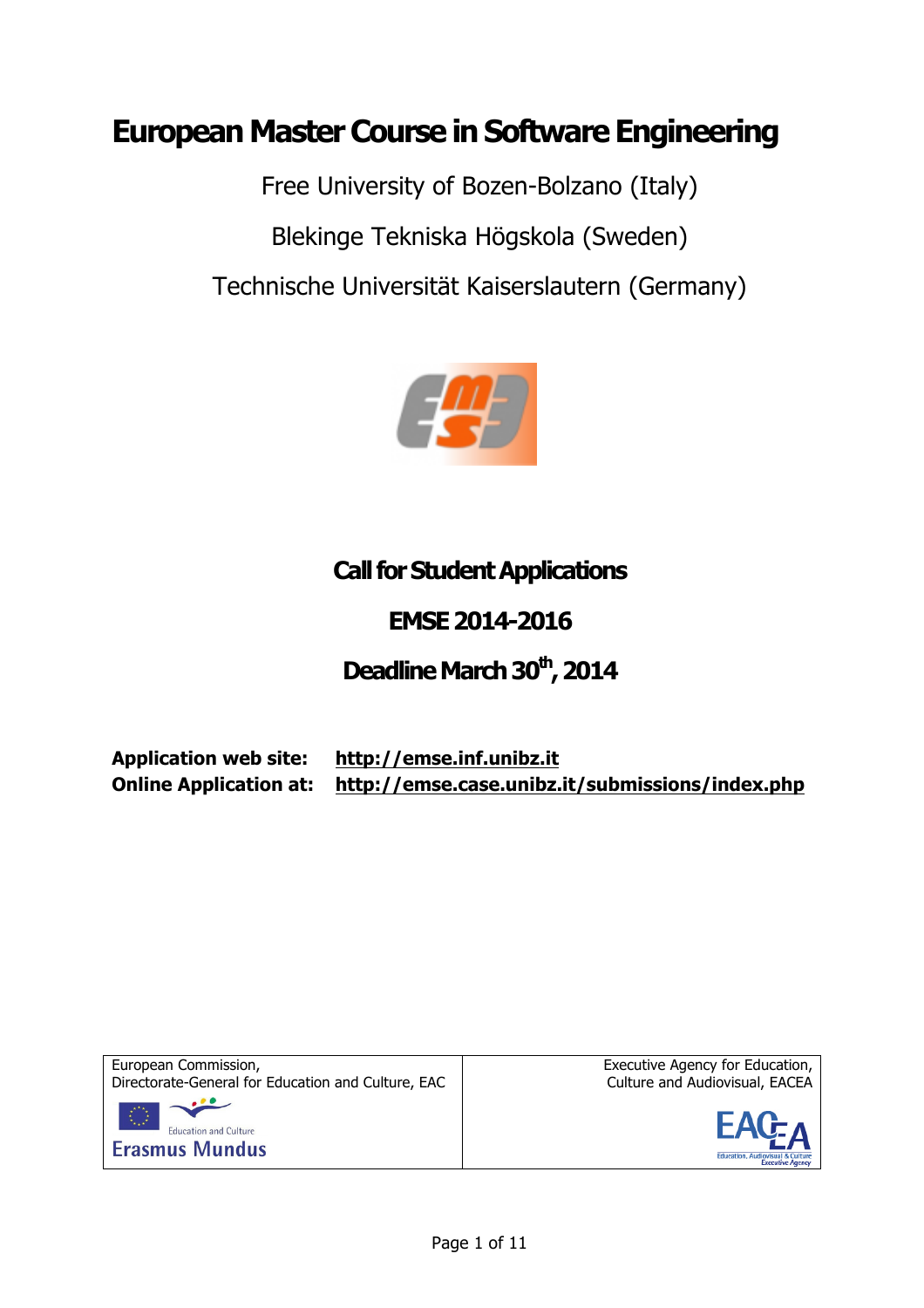## 1. OVERVIEW

The Consortium of the Free University of Bozen-Bolzano (Italy), the Blekinge Tekniska Högskola (Sweden), and the Technische Universität Kaiserslautern (Germany) offer a two year (120 ECTS credits) Joint Masters Programme, named European Master Course in Software Engineering (EMSE).

## **Mission**

The objective of EMSE is to educate professionals in the field of Software Engineering. Software engineering aims at the creation of high quality software in a systematic, controlled, and efficient manner. The participants will be able learn and use sound engineering principles and practices in order obtain economically viable software that is reliable and works on real machine.

## **Description of the Programme**

A curriculum in Software Engineering covers a wide range of topics, such as software process management, verification and validation, software design, and requirements engineering, and a pool of specialities like software quality, distributed systems and development, open source software, and agile methods.

## **Structure of the Programme**

The curriculum consists of core topics, specificities, a project, an internship, and a master thesis.

The full structure can be accessed at http://www.inf.unibz.it/emse-dokuwiki/emse/description

The programme foresees a mobility period in two different universities of the Consortium. The student will spend one year in one university (the "first university"), and one year in another university (the "second university") according to a learning path, i.e. the first year and the second year university. The learning paths and the relative study plans are accessible at http://www.inf.unibz.it/emse-dokuwiki/emse/learning\_paths

Project and thesis work will be carried out at the second university and will be jointly supervised and evaluated by two supervisors, one from each university.

(for more information see http://www.inf.unibz.it/emse-dokuwiki/emse/rules)

#### **Starting term**

The term starts between August – October depending on the first university regulation.

#### **Learning outcomes**

EMSE aims at training students in emerging research domains that shape the future of Software Engineering. It prepares students for industry and research carriers as PhD programmes.

After completing the EMSE studies the student will have gained expertise, competence, and practical skills on software management and quality, innovation and creativity, software process and product standards, social and economic market of IT, and teamwork.

The international dimension of the Masters Course guarantees that students familiarise with different educational methods and cultures.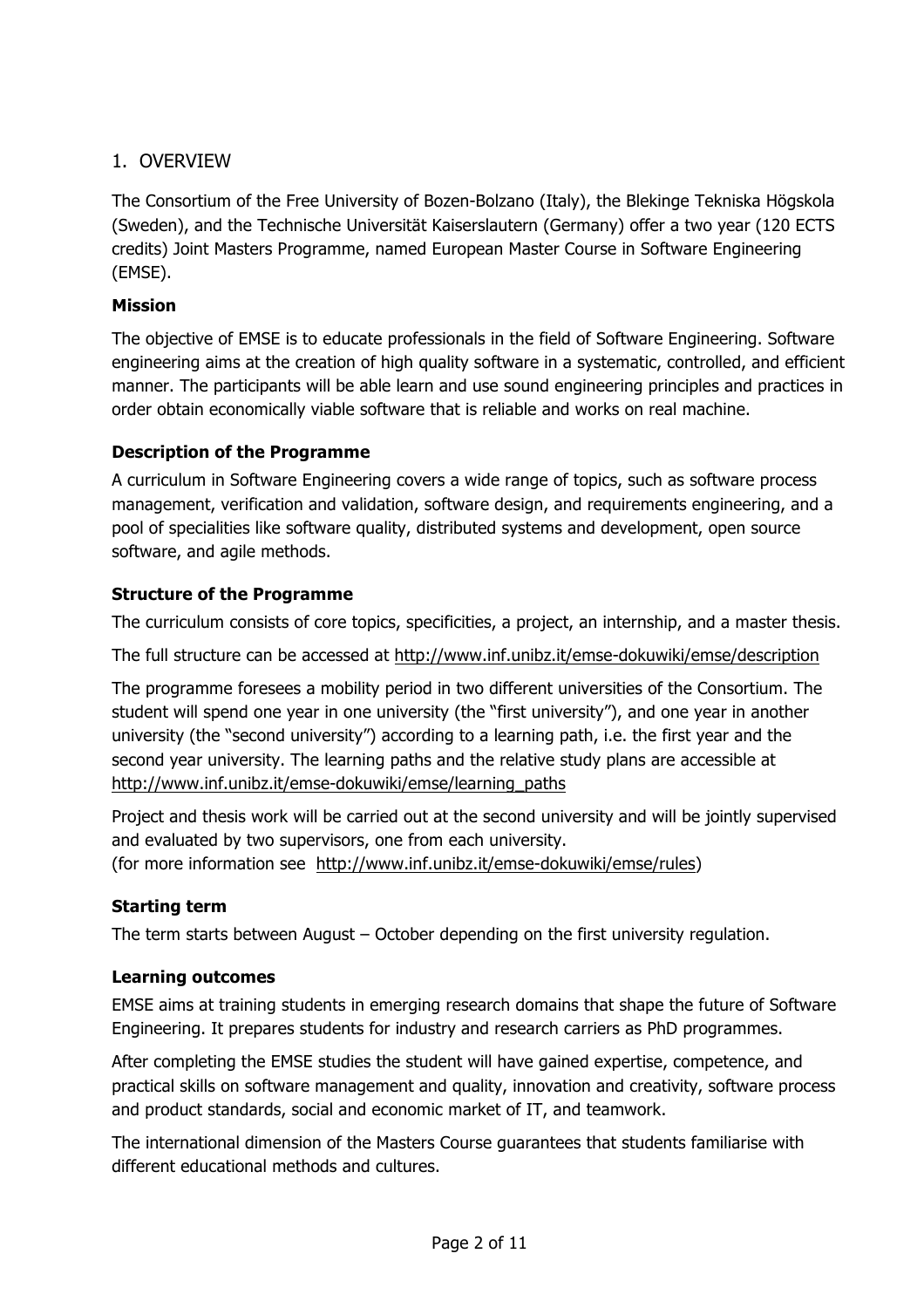#### **Language**

All courses are taught in English.

Students are requested to get at least 2 ECTS in the local language (free of charge) in each university visited on top of the 120 ECTS.

#### **Internship Program**

At the second year students will be hosted in the EMSE associated partners for a mandatory internship.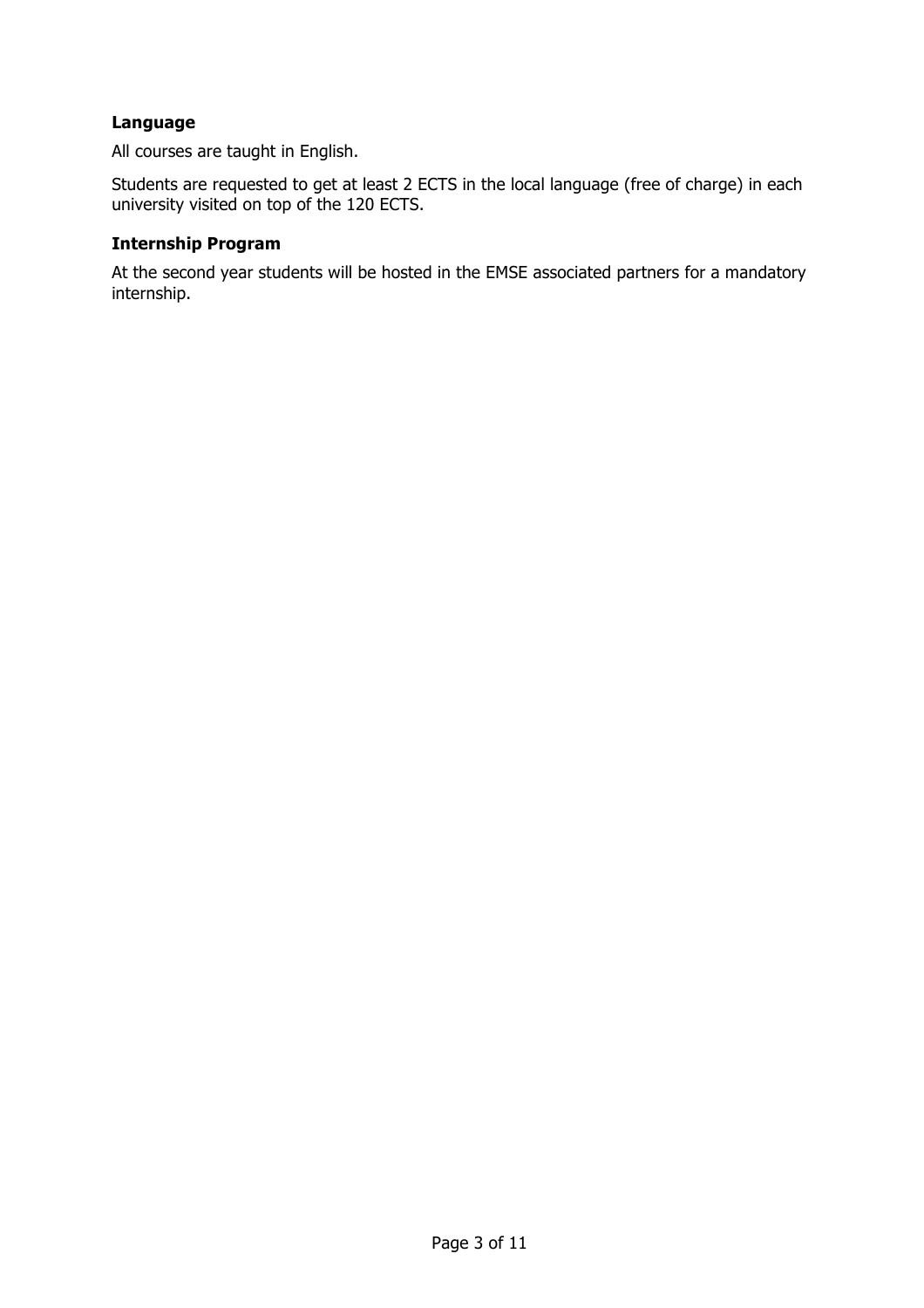## 2. MASTERS DEGREE

Upon the successful completion of the curriculum and fulfilment of the Masters course requirements, students will be awarded a double degree, one for each university they have visited. The official names of the awarded degrees are:

- a Master of Science in Computer Science (Laurea Magistrale) from the Free University of Bozen-Bolzano or
- a Master of Science in Software Engineering from the Blekinge Tekniska Högskola or
- a Master of Science in Computer Science from the Technische Universität Kaiserslautern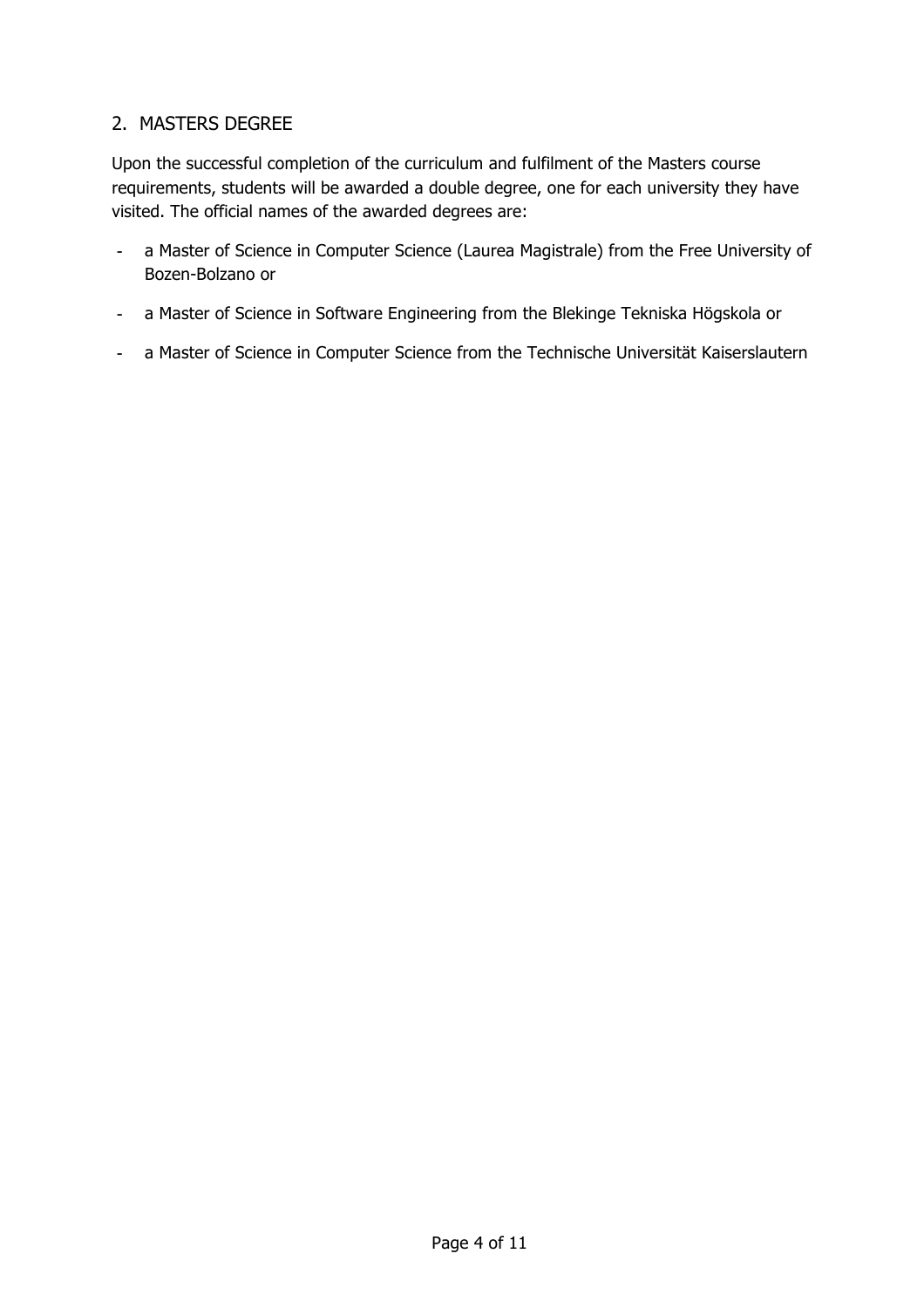## 3. ADMISSION

Students are accepted in the program regardless of sex, age, or nationality.

To be admitted, applicants need to fulfil the admission criteria and be in ranking list or in the reserve list for the selection criteria.

## 4. ADMISSION CRITERIA

In order to be considered for the selection all students must fulfil the following admission requirements:

- Respect the application deadline
- Provide proof of proficiency in English language. TOEFL (>=550 (paper based), >=213 (computer-based), or  $>=81$ (internet-based)), IELTS ( $>=6.0$ ) or equivalent certificates. Only applicants who are Nationals and/or first-degree-holders of Antigua & Barbuda, Australia, The Bahamas, Barbados, Belize, English-speaking Canada, The Gambia, Ghana, Grenada, Guyana, Republic of Ireland, Jamaica, Kiribati, Liberia, Mauritius, Micronesia, New Zealand, Nigeria, Papua New Guinea, St. Kitts-Nevis, St. Lucia, St. Vincent, Sierra Leone, Solomon Islands, Trinidad & Tobago, United Kingdom, United States of America, Zambia or Zimbabwe do not have to submit language certificates. The consortium can request a further personal interview to assess the student's English level.
- Have been awarded a BSc in Software Engineering, Computer Science or Computer Engineering or degrees with equivalent skills in the three areas (Software Engineering, Computer Science or Computer Engineering)
- Provide a certificate of the subjects taken during their degrees, along with the marks obtained and the number of hours/credits devoted to each subject (Transcript of records).

## 5. SELECTION CRITERIA

Applicants that fulfil the admission criteria will be ranked according to the selection criteria. A ranking list and a reserve list will be defined for each learning path according to the following criteria:

- Language skills
- Type of entrance qualification
- Academic records
- Work experience and professional qualifications
- Motivation and willingness.

Only applicants of the ranking list and reserve list are admitted to the program.

Applicants in the ranking list will be awarded a scholarship according to the availability (see SECTION 8).

Applicants in the reserve list will be awarded a scholarship if any scholarship for any path is available after the applicants in the ranking list have accepted.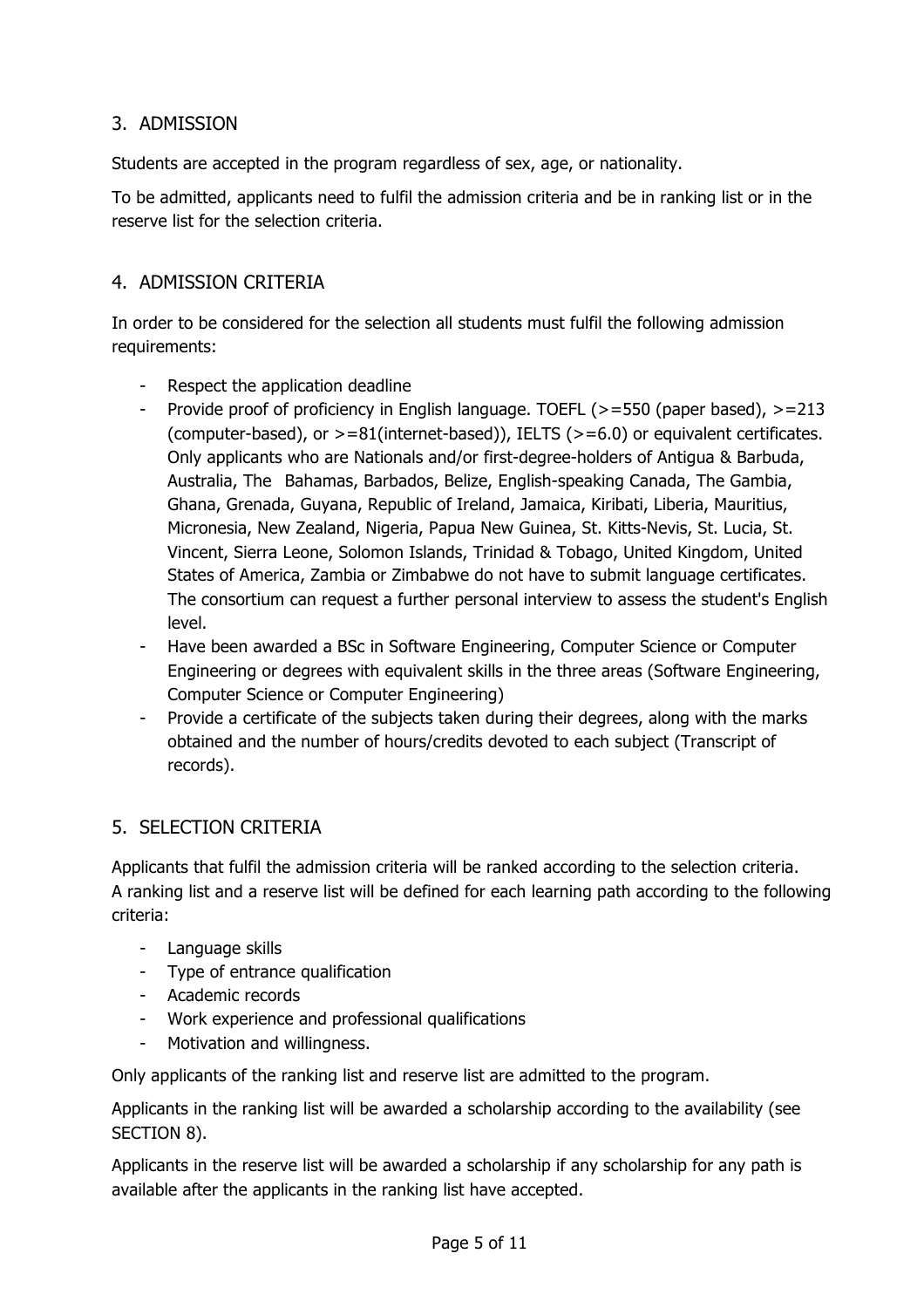Applicants of the ranking list must communicate the participation by April, 20<sup>th</sup>, 2014. Applicants in the reserve list will be notified of available scholarships soon after and communicate the participation by April, 21<sup>st</sup>, 2014.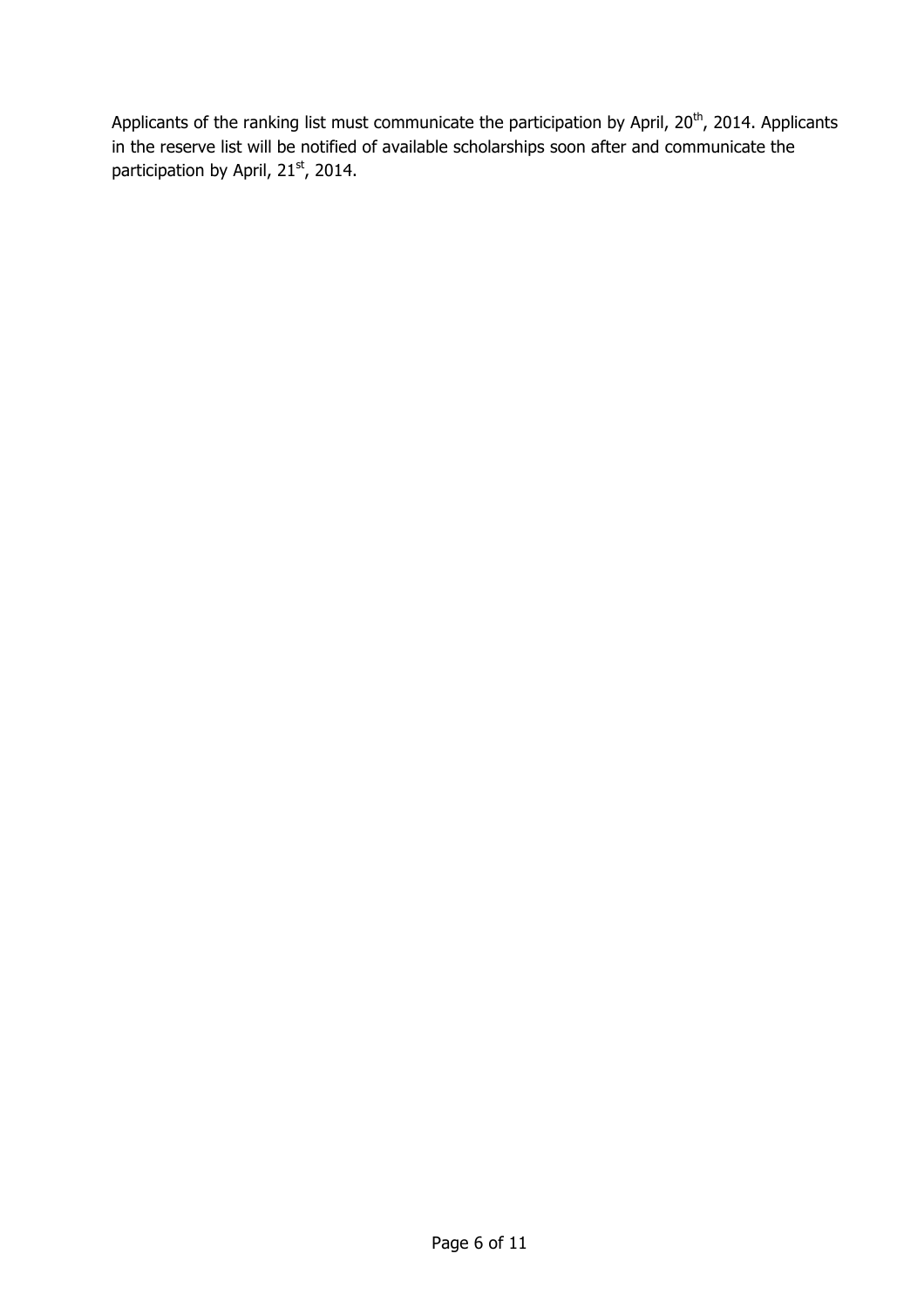## 6. TUITION FEE

For each academic year, the tuition fees are  $\epsilon$  4270 for NON-EU students and  $\epsilon$  2720 for EU Students.

- EU: are applicants who are residents of countries within the European Union and the European Economic Area / European Free Trade Association (Iceland, Liechtenstein, Norway)
- NON-EU: are all the applicants not in EU category.

Students will be provided access to the facilities of the participating universities (library, computers, laboratories, wi-fi, Internet, alumni associations, university sport associations).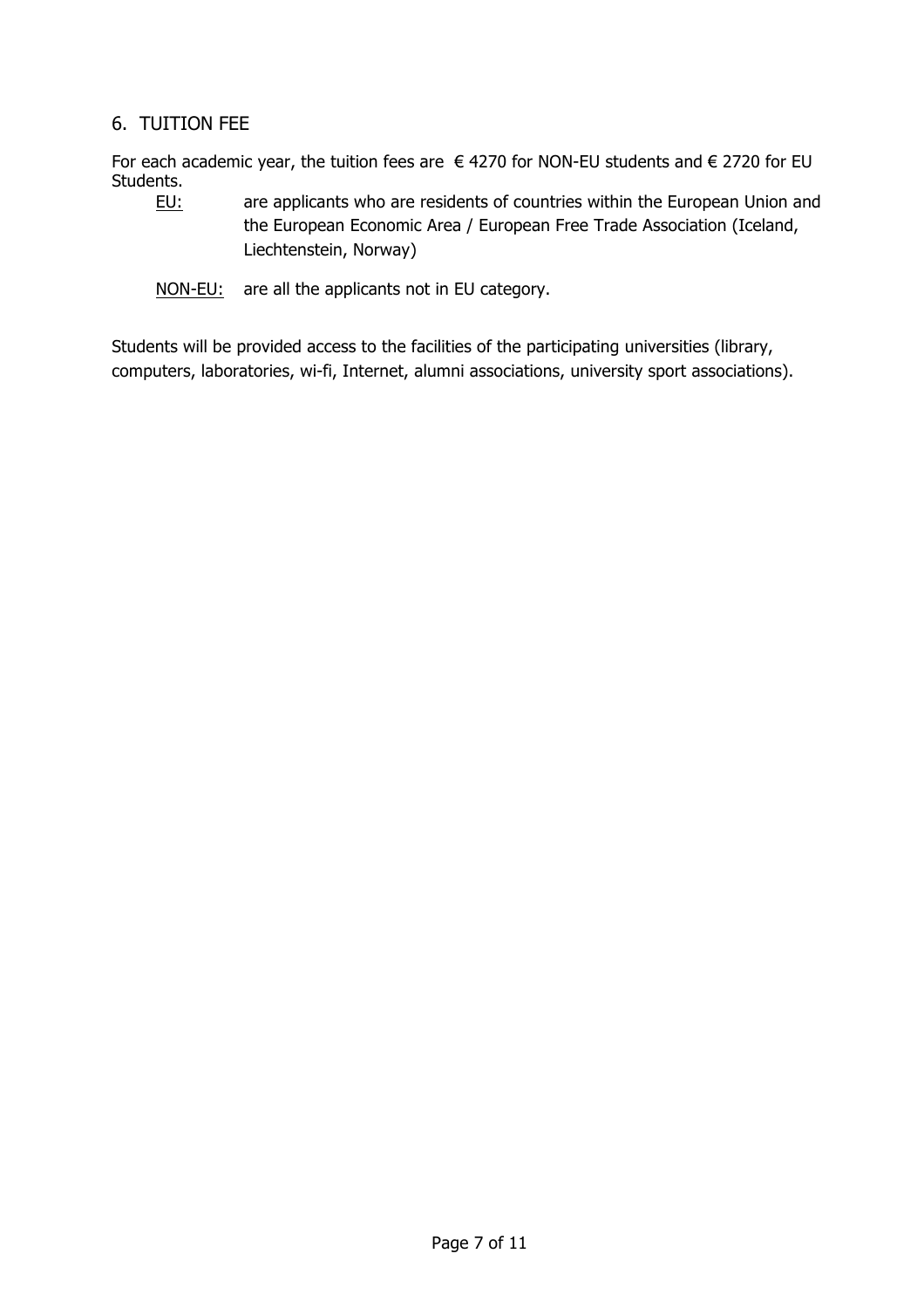## 7. SCHOLARSHIPS

For the edition 2014-2016, scholarships and contribution to tuition fees are offered to **NON-EU and EU students**. Scholarships and contribution to tuition fee cannot be cumulated. The number depends on the learning path chosen as in the following:

| <b>Scholarship</b> | <b>Student</b> | <b>First University</b> | <b>Second University</b> | Nr. of<br><b>Grants</b> |  |
|--------------------|----------------|-------------------------|--------------------------|-------------------------|--|
| Type A             | NON-EU         | <b>FUB or UNIKL</b>     | UNIKL or FUB             | Up to 2                 |  |
| Type B             | EU             | <b>FUB or UNIKL</b>     | <b>UNIKL or FUB</b>      |                         |  |
| Type C             | <b>NON EU</b>  | <b>BTH</b>              | UNIKL or FUB             | Up to 2                 |  |
| Type D             | EU             | <b>BTH</b>              | <b>UNIKL or FUB</b>      |                         |  |
| TYPE E             | <b>NON EU</b>  | <b>FUB or UNIKL</b>     | <b>BTH</b>               | Up to $1$               |  |

## **Number of scholarships**

Applicants awarded with a scholarship or a contribution to tuition fee will receive the grant broken down depending on the learning path chosen:

| <b>Two-years</b><br>grant               | Type A<br>(NON EU)                                                                             | Type B<br>(EU)                                                                                                          | Type C<br>(NON EU)                                                                                             | <b>Type D</b><br>(EU)                                                                                                                           | <b>Type E</b><br>(NON EU)                                                     |
|-----------------------------------------|------------------------------------------------------------------------------------------------|-------------------------------------------------------------------------------------------------------------------------|----------------------------------------------------------------------------------------------------------------|-------------------------------------------------------------------------------------------------------------------------------------------------|-------------------------------------------------------------------------------|
| Contribution to travel,<br>installation | $\in$ 2,000 (**)                                                                               | € 0                                                                                                                     | € 1,000 $(**)$                                                                                                 | € 0                                                                                                                                             | $\epsilon$ 0                                                                  |
| Monthly net<br>allowance:               | $\epsilon$ 720 / month<br>10 months at<br><b>UNIKL</b><br><b>AND</b><br>$\epsilon$ 610 / month | $\in$ 720 / month<br>10 months at<br>UNIKL<br><b>AND</b><br>$\epsilon$ 670 / month<br>10 months at FUB 10 months at FUB | $\in$ 720 / month<br>10 months at<br>UNIKL<br><b>OR</b><br>$\in$ 610 / month<br>No monthly<br>allowance at BTH | $\in$ 720 / month<br>10 months at<br>UNIKL<br><b>OR</b><br>€ 670 / month<br>10 months at FUB 10 months at FUB<br>No monthly<br>allowance at BTH | € 0                                                                           |
| Contribution to cover<br>ltuition fee   | At FUB full<br>coverage<br>coverage                                                            | At FUB full<br>coverage<br>At UNIKL partial At UNIKL partial<br>coverage                                                | At FUB full<br>coverage<br>At UNIKL and<br>BTH partial<br>coverage $(*)$                                       | At FUB full<br>coverage<br>At UNIKL and<br>BTH partial<br>coverage $(*)$                                                                        | At FUB and<br>UNIKL no<br>coverage $($ #)<br>At BTH partial<br>coverage $(*)$ |
| Total grant<br>(including taxes)        | € 24,000                                                                                       | € 19,500                                                                                                                | About $\epsilon$<br>15,850                                                                                     | About $\boldsymbol{\epsilon}$<br>13,500                                                                                                         | € 3,843(*)                                                                    |

(\*) Partial coverage of tuition fee: at UNIKL the grant does not cover an annual fee of 420 Euro, at BTH the grant does not cover 10% of the EMSE annual tuition fee.

(\*\*) Contribution to travel: Every year students receive 1000 Euro by the hosting university (only FUB and UNIKL). For Type C grant, during the stay at BTH there is no contribution to travel

(#) No coverage tuition fee: students must pay the full annual tuition fee if they choose either FUB or UNIKL; if they choose BTH, students only pay a fee of 427 Euro.

Type A and B are two years grants; Type C and D are one year grant (at FUB or UNIKL) plus one year tuition fee reduction (at BTH); Type E grant is a tuition fee reduction (at BTH only).

Grant may also be taxed depending on each University/country regulation.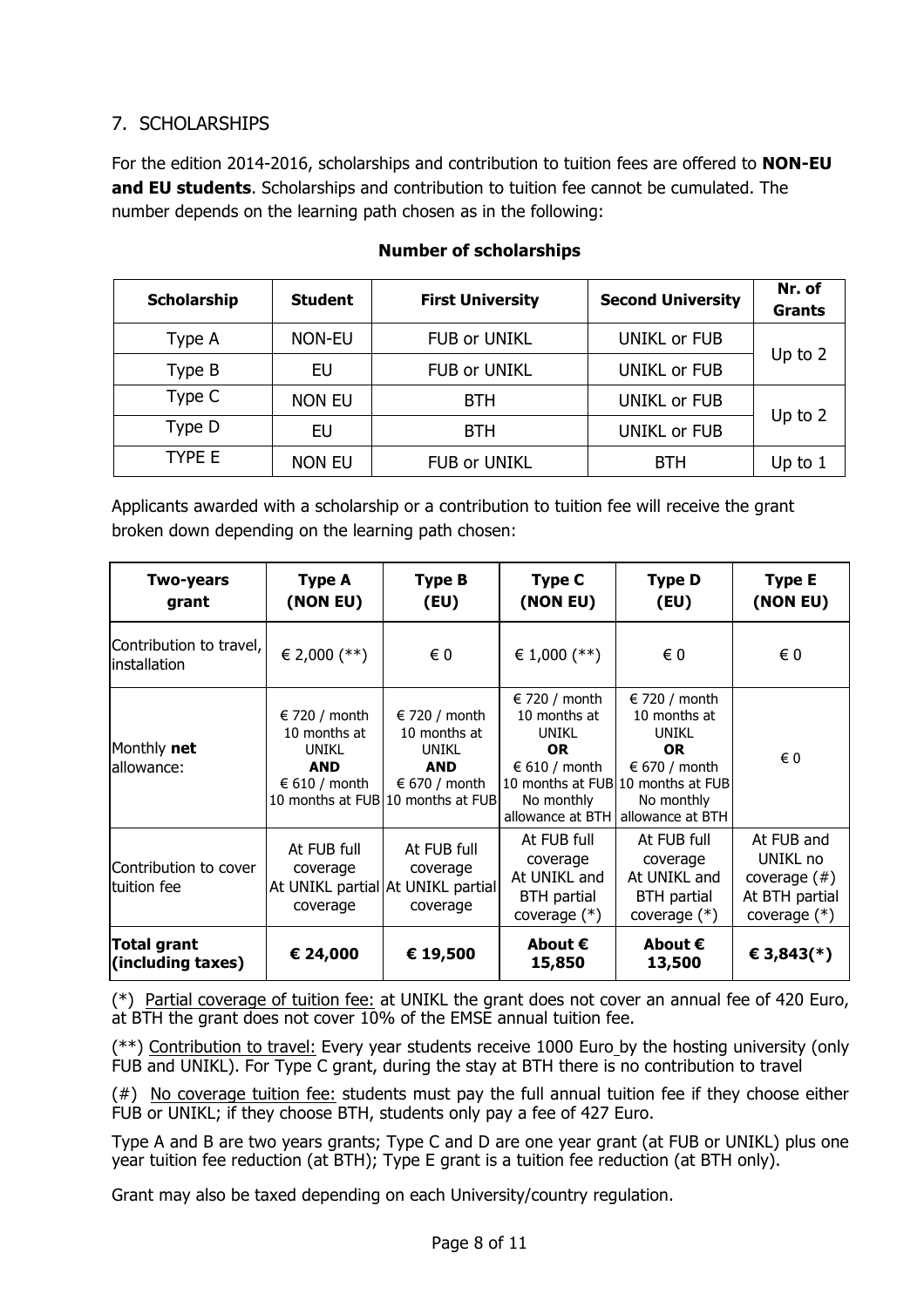## 8. OTHER SCHOLARSHIPS

## **Depending on the financial availability EMSE partners may announce other scholarships. Check periodically the page:** http://www.inf.unibz.it/emsedokuwiki/emse/other\_grant

**Other sources of funding around the world are available at the web page:**  http://www.inf.unibz.it/emse-dokuwiki/emse/other\_grant

## 9. SELF-PAYING STUDENTS

## **We are happy to consider students with other sources of funding, for a limited number of places. In this case, students will have to pay the tuition fee:**

- € 4270/year for NON-EU students while staying at FUB and UNIKL and 100,000 SEK/year plus € 380/year (about  $∈ 11,780$ ) while staying at BTH
- $\in$  2,720/year for EU Students.

Tuition fees cover any participation cost to EMSE.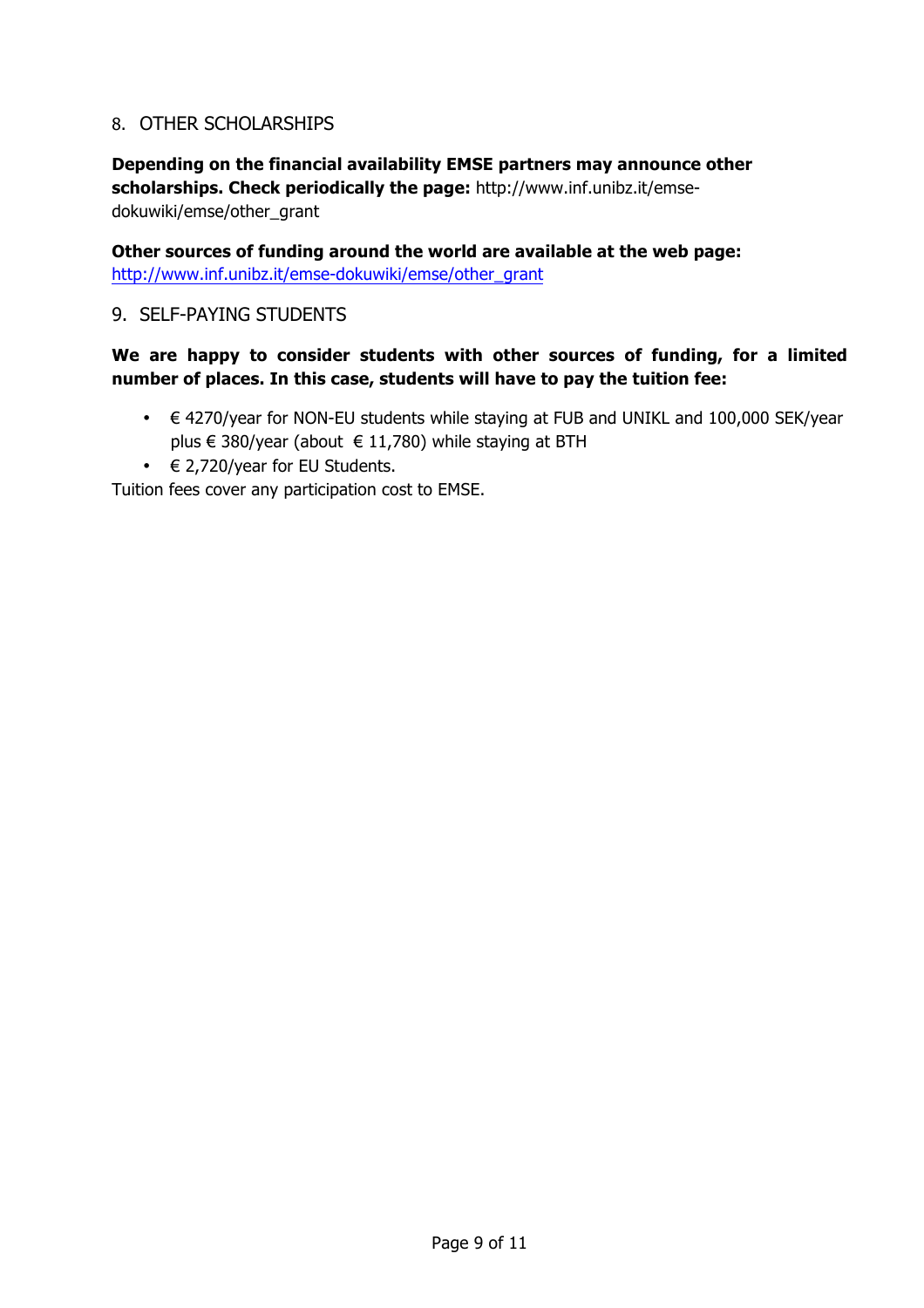#### 10.HOW TO APPLY The application is on-line at the central EMSE website **http://emse.case.unibz.it/submissions/index.php**

Applicants will be notified about the admission decision and whether they will be offered a scholarship.

Registration procedures as well as visa procedure will also start after acceptance and enrolment deposit payment.

Applicants will be requested to fill out the on-line application and to provide the following documents in electronic form:

- A copy/photocopy of the applicant's passport (or identity card for EU applicants). Only pages with a photo and personal data.
- A copy/photocopy of the IELTS, TOEFL, or CAE certificate.
- A copy/photocopy of all academic degree certificates (i.e. Bachelor or equivalent, Master or equivalent) or other postgraduate degrees/academic qualifications. If the degree is not in English, German, or Italian, an English translation is needed, made by an officially recognised translator or your University.
- Copies/photocopies of all official transcripts or other official academic records that give proof of the higher education studies (i.e. Bachelors, Masters etc.) including credits and grades achieved in each single subject. Snapshots of university websites are not accepted.
- Working experience (if any).
- A Motivation Letter.

Additional documents or an interview may be requested.

Unreadable or incomplete documents or late submissions will not be considered.

In the application, students must specify the learning path, i.e. the first year and the second year university. Students selected for one type of path cannot later change the two universities of destination.

Students cannot apply to more than one type of grant.

Students are ranked by learning paths. Students in the reserve list can be offered to another type of grant if available.